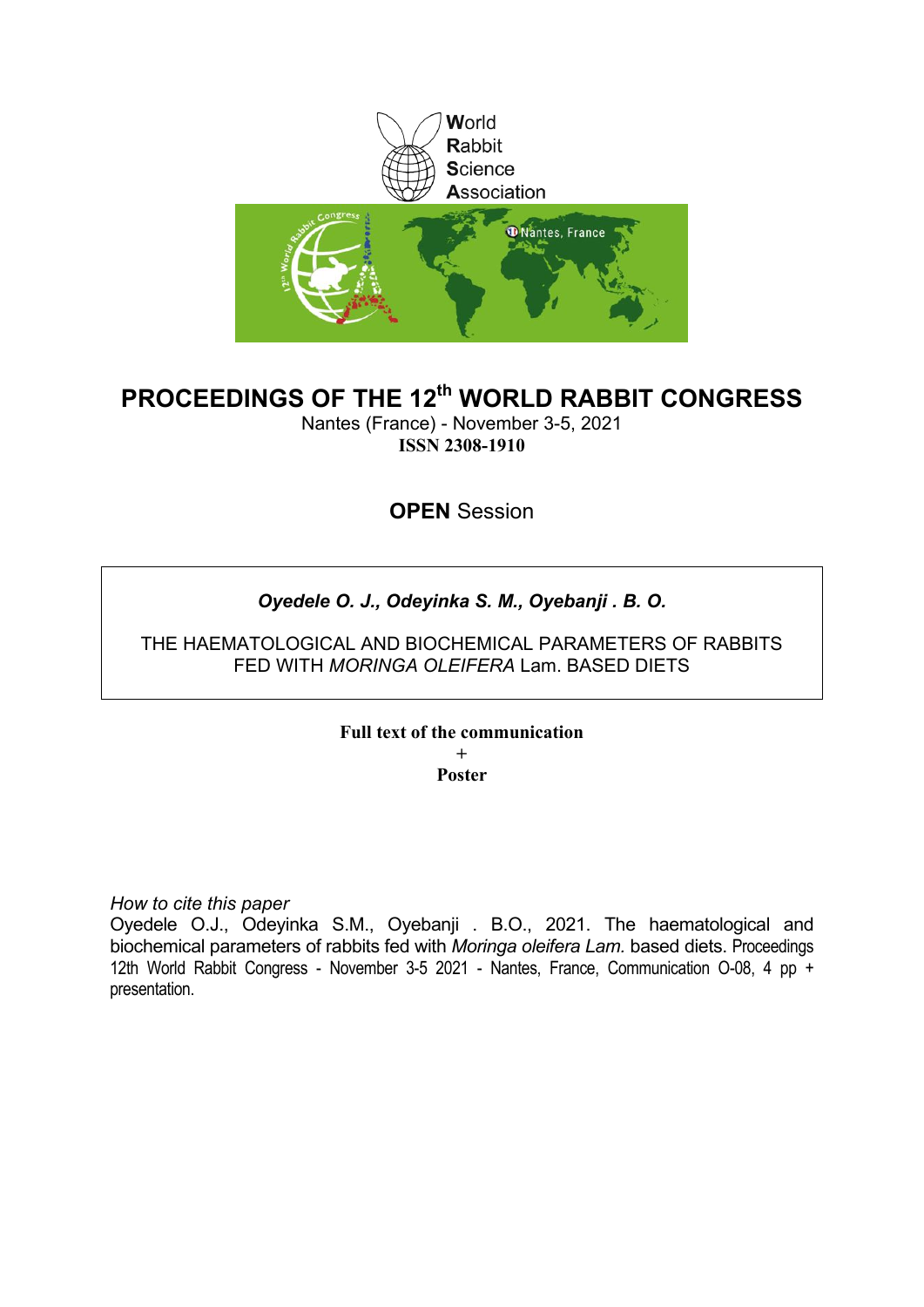### **THE HAEMATOLOGICAL AND BIOCHEMICAL PARAMETERS OF RABBITS FED WITH** *MORINGA OLEIFERA Lam***. BASED DIETS**

**Oyedele O. J<sup>1</sup> ., Odeyinka S. M.<sup>2</sup> , Oyebanji . B. O2\***

<sup>1</sup> National Biotechnology Development Agency, Lugbe, Abuja 2 Department of Animal Science, Obafemi Awolowo University, Ile-Ife, Nigeria \*Corresponding Author: oyebanji.bukola44@gmail.com

#### **ABSTRACT**

In a 12-week trial, 70 weaner rabbits aged between 4 to 6 weeks of both sexes, (average weight of 388 ± 0.8g) were randomly allotted to five experimental groups. The animals were fed *Moringa oleifera*  (M) and *Centrosema pubescens* (C ) based diet in the following ratio, 100%C, 75%C+25%M, 50%C+50%M, 25%C+75%M and 100%M in a completely randomized design. The rabbits comprised of crosses of New Zealand White, Chinchilla, and California breeds. The animals were weighed weekly and at the expiration of the experiment, blood samples were collected for haematological and biochemical parameters analysis and carcass was analyzed. There were no significant differences in red blood cell (RBC) and white blood cell WBC (p>0.05) counts of the animals in all the groups. The packed cell volume (PCV) of animals fed 25C75M (43.7%) was significantly (P< 0.05) higher compared with animals in other groups. The serum cholesterol of animals fed 100M diet were significantly ( $p > 0.05$ ) lower than values obtained from other animals. There was no significant difference in the carcass parameters evaluated except the stomach weight of animals fed 100% C. pubescens which was significantly ( $p < 0.05$ ) higher than those obtained for other animals. It was concluded that *Moringa oleifera* can effectively replace *Centrosema pubescens* in rabbit's diets without any deleterious effect and can therefore be used to develop a novel strategy to produce rabbit's meat with lower cholesterol and saturated fatty acid contents.

**Key words:** *Moringa oleifera* , *Centrosema pubescens,* haematology, cholesterol, carcass

#### **INTRODUCTION**

Rabbit production is promising in Nigeria where grains are expensive and scarce (Odeyinka *et al.,* 2007) but forages are cheap and abundant and the need for maximum meat production is acute (Oteku and Igene, 2006). Rabbits can utilize the available proteins in cellulose rich plants, where as it is not economical to feed these to chicken and turkeys, the only animals with higher energy and protein efficiency (Ahemen *et al*.,2013). *Centrosema pubescens* is a herbaceous, climbing, perennial herb with nutrient content of dry matter at  $23.3\%$ , crude fibre 30.8%, crude extract 3.9%, crude protein 21% and total digestible nutrient 4.9%. This plant is commonly found in the tropics and it is a conventional forage used for feeding rabbit and it is found in abundance in arable farm environment (Udeh *et al*., 2007). *Moringa oleifera* is a multi-purpose shrub used by human beings for their food and medicine since centuries. *Moringa oleifera* leaves can be used as a feed supplement, to improve feed efficiency and livestock performance, or as a replacement for conventional crops to obtain more economically sustainable, environmentally friendly and safer production (Areghore, 2002; Richter *et al*., 2003). Hence, the objective of this study was to evaluate the hematological, biochemical and carcass characteristics of rabbits fed *Moringa oleifera*, *Centrosema pubescens* and different mixtures of both plants*.*

#### **MATERIALS AND METHODS**

The experiment was conducted at the Rabbit Unit of the Teaching and Research Farm, Obafemi Awolowo University, Ile-Ife, Nigeria for a period of 12 weeks. Seventy weaner rabbits of both sexes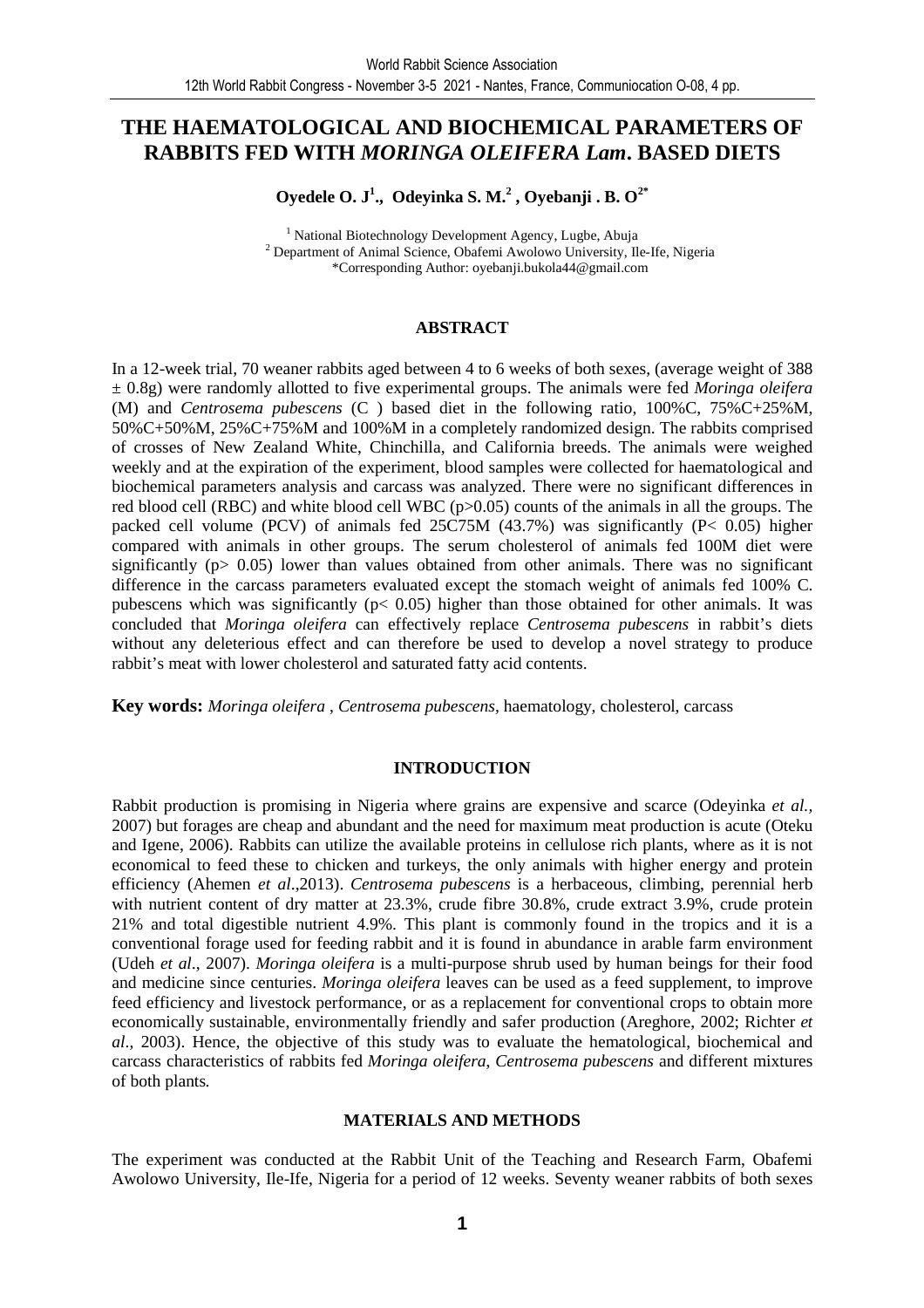(1:1) of heterogeneous population were used for this experiment. The animals were 4 to 6 weeks old and weighed between 205 and 534 g. They were randomly allotted to five treatments in a completely randomized design. Two rabbits each were housed in a cage with a dimension of 76cm  $\times$  62cm  $\times$ 42cm. Adequate feed and water were provided daily with the use of local clay mortal bowl of 12x15cm in diameter.

Freshly harvested vegetative parts of *Centrosema pubescens* ( C ) and *Moringa oleifera* ( M) leaves were offered to the animals at the ratio of 100:0 (C100), 75:25 (C75M25), 50:50 (C50M50), 25:75 (C25M75) and 0:100 (M100) respectively. The animals were fed 4% of their body weight at a ratio of 2% experimental concentrate (Calculated Crude Protein: 17.89,Crude fibre:13.52)and 2% *C.pubescenes* and or *M.oleifera* on dry matter basis daily. The C*entrosema pubescens* and *Moringa oleifera* leaves were collected from established plots at Teaching and Research Farm at Obafemi Awolowo University, Ile- Ife in Osun State, Nigeria.

| Ingredients $(\% )$  | $($ %) |
|----------------------|--------|
| Groundnut Cake (GMC) | 8.00   |
| Wheat offal          | 19.00  |
| Palm Kernel Cake     | 50.00  |
| Maize                | 15.00  |
| Fish                 | 5.00   |
| <b>Bone Meal</b>     | 2.00   |
| Salt                 | 0.25   |
| Methionine           | 0.25   |
| Lysine               | 0.25   |
| Vitamin premix       | 0.25   |
| Total                | 100.00 |

**Table 1**: Composition of experimental diets

The animals were subjected to a 7-day adaptation period, growth trials lasted for 12 weeks. Each animal was weighed using a Triple beam sensitive scale before the commencement of the experimental period and subsequently weekly throughout the experimental period. Feed intake was recorded daily blood was collected at the end of the experiment and analyzed for haematological parameters and cholesterol level. The animals were slaughtered and carcass analysis was carried out

#### **Statistics analysis**

Data obtained were statistically analyzed with the general linear model of SAS (2008). Significant means were separated using the Duncan Multiple Range test of the same package.

### **RESULTS AND DISCUSSION**

The average dry matter intake ranged from 3.44 to 3.89% of the body weight which compared with the 4% reported by Odeyinka *et al*. (2007). Animals in all the treatments were in a positive weight balance and weight of the animals increased with the period of experiment (Figure 1). The mean weight gain (Table 2) in this experiment were similar with result in some other studies. Odeyinka *et al*. (2007) obtained 12.0g per day for weaner rabbits fed diet containing household wastes and Omoikhoje *et al.*(2006) obtained 11.06g per day on the response of weaner rabbits fed concentrate supplemented with varying levels of *Syndrella nodiflora* forage.

**Table 2:** Weight gain of weaner rabbits fed experimental diet over a period of 12 weeks

| <b>Parameter</b> | C100   | C75M25 | <b>C50M50</b> | C <sub>25</sub> M <sub>75</sub> | M100   | Sem  | Prob. |  |
|------------------|--------|--------|---------------|---------------------------------|--------|------|-------|--|
| AIW(g)           | 387.6  | 389.1  | 388.5         | 388.5                           | 387.6  | 22.7 | 1.00  |  |
| AFW(g)           | 1472.5 | 1460.1 | 1477.8        | 1493.6                          | 1505.5 | 44.6 | 0.95  |  |
| AWG(g)           | 1084.9 | 1071.0 | 1089.3        | 1105.1                          | 1118.0 | 39.2 | 0.95  |  |
| $DMI(\%)$        | 3.44   | 3.89   | 3.79          | 3.97                            | 3.77   | 0.01 | 0.56  |  |
|                  |        |        |               |                                 |        |      |       |  |

AIW- Average initial weight, AFW- Average final weight, AWG- Average weight gain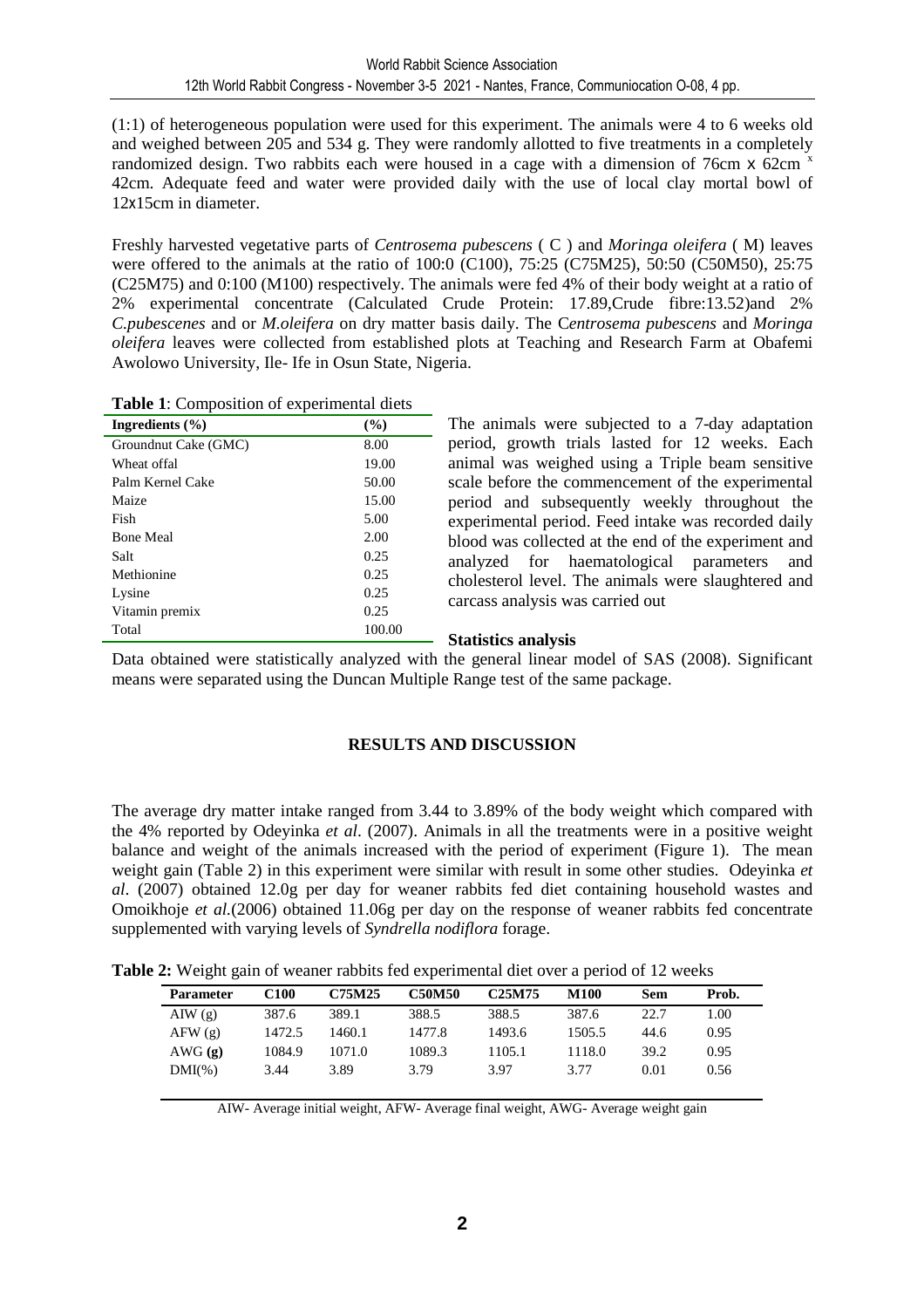| <b>Parameter</b>          | <b>C100</b>    | <b>C75M25</b> | <b>C50M50</b> | C <sub>25</sub> M <sub>75</sub> | <b>M100</b> | <b>Sem</b> | Prob |
|---------------------------|----------------|---------------|---------------|---------------------------------|-------------|------------|------|
| Live weight $(g)$         | 1529.2         | 1540.7        | 1520.8        | 1528.0                          | 1538.7      | 25.26      | 0.35 |
| Hot dressing weight $(g)$ | 798.0          | 844.8         | 793.7         | 825.8                           | 928.5       | 15.30      | 0.86 |
| Dressing $(\%)$           | 52.2           | 54.7          | 52.3          | 53.9                            | 53.7        | 0.45       | 0.65 |
| Shrinkage (%)             | 0.95           | 3.53          | 1.57          | 1.50                            | 1.23        | 0.35       | 0.58 |
| Kidney weight (g)         | 13.5           | 12.9          | 11.0          | 12.7                            | 12.3        | 0.25       | 0.66 |
| Kidney $(\%)$             | 0.88           | 0.85          | 0.73          | 0.83                            | 0.81        | 0.01       | 0.62 |
| Kidney fat (g)            | 14.9           | 17.7          | 17.0          | 16.0                            | 20.8        | 0.09       | 0.43 |
| Kidney fat $(\%)$         | 0.98           | 1.15          | 1.13          | 1.07                            | 1.38        | 0.06       | 0.43 |
| Liver weight $(g)$        | 47.5           | 51.0          | 50.4          | 54.3                            | 53.0        | 1.45       | 0.17 |
| Liver $(\%)$              | 3.09           | 3.31          | 3.31          | 3.58                            | 3.48        | 0.08       | 0.17 |
| Skin weight $(g)$         | 160.1          | 162.8         | 160.3         | 141.5                           | 150.1       | 6.10       | 0.59 |
| Skin $(\%)$               | 10.5           | 10.5          | 10.5          | 9.04                            | 9.85        | 0.35       | 0.56 |
| Heart weight (g)          | 9.75           | 13.8          | 8.33          | 8.00                            | 7.75        | 0.83       | 0.59 |
| Heart $(\% )$             | 0.64           | 0.94          | 0.55          | 0.52                            | 0.51        | 0.06       | 0.59 |
| Lung weight $(g)$         | 9.71           | 13.5          | 13.2          | 11.8                            | 11.7        | 0.54       | 0.72 |
| Lung $(\%)$               | 0.63           | 0.87          | 0.87          | 0.77                            | 0.77        | 0.03       | 0.72 |
| Head weight $(g)$         | 160            | 129           | 149           | 133                             | 139         | 3.15       | 0.52 |
| Head $(\% )$              | 10.5           | 8.47          | 9.84          | 8.80                            | 9.20        | 0.22       | 0.51 |
| Stomach $(g)$             | $75.5^{\circ}$ | $41.8^{b}$    | $36.5^{b}$    | 52.9 <sup>ab</sup>              | $39.9^{b}$  | 3.65       | 0.04 |
| Stomach (%)               | $4.94^{ab}$    | $2.74^{b}$    | $2.41^{b}$    | $3.37^{ab}$                     | $2.63^b$    | 0.22       | 0.04 |
| Weight of 1cm:            |                |               |               |                                 |             |            |      |
| Ceacum $(g)$              | 4.3            | 5.1           | 3.8           | 4.0                             | 3.0         | 0.18       | 0.85 |
| Small intestine (g)       | 5.7            | 5.0           | 5.0           | 5.1                             | 4.5         | 0.18       | 0.05 |

Table 3: Carcass evaluation of experimental rabbits

**Figure 1**: Average weekly weight (grams) of experimental rabbits fed for twelve weeks



| <b>Parameter</b>  | C100            | C75M25       | C50M50      | C <sub>25</sub> M75 | M100        | Sem  | Prob |
|-------------------|-----------------|--------------|-------------|---------------------|-------------|------|------|
| RBC $(10^6)$ mm   | 5.83            | 5.89         | 5.71        | 5.76                | 5.82        | 0.06 | 0.88 |
| WBC $(10^3)$ mm   | 5.41            | 5.41         | 5.37        | 5.48                | 5.64        | 0.03 | 0.11 |
| PCV<br>(%)        | $34.5^{b}$      | $37.0^{ab}$  | $39.8^{ab}$ | $43.7^{\circ}$      | $39.8^{ab}$ | l.08 | 0.04 |
| Cholesterol mg/dl | $39.31^{\circ}$ | $29.77^{ab}$ | $38.88^{a}$ | $35.78^{\rm a}$     | $23.69^{b}$ | 1.95 | 0.03 |
|                   |                 |              |             |                     |             |      |      |

RBC- Red blood cell, WBC- White blood cell, PCV- Packed cell volume

However, weight gain obtained was higher than the value reported by Bamikole *et al*.(2000) and Jokthan *et al.*(2003) who obtained 5.72 and 7.62g/day, respectively. The mean dressing percentage for all the animals fed experimental diets as recorded in Table 3 were in accordance with the range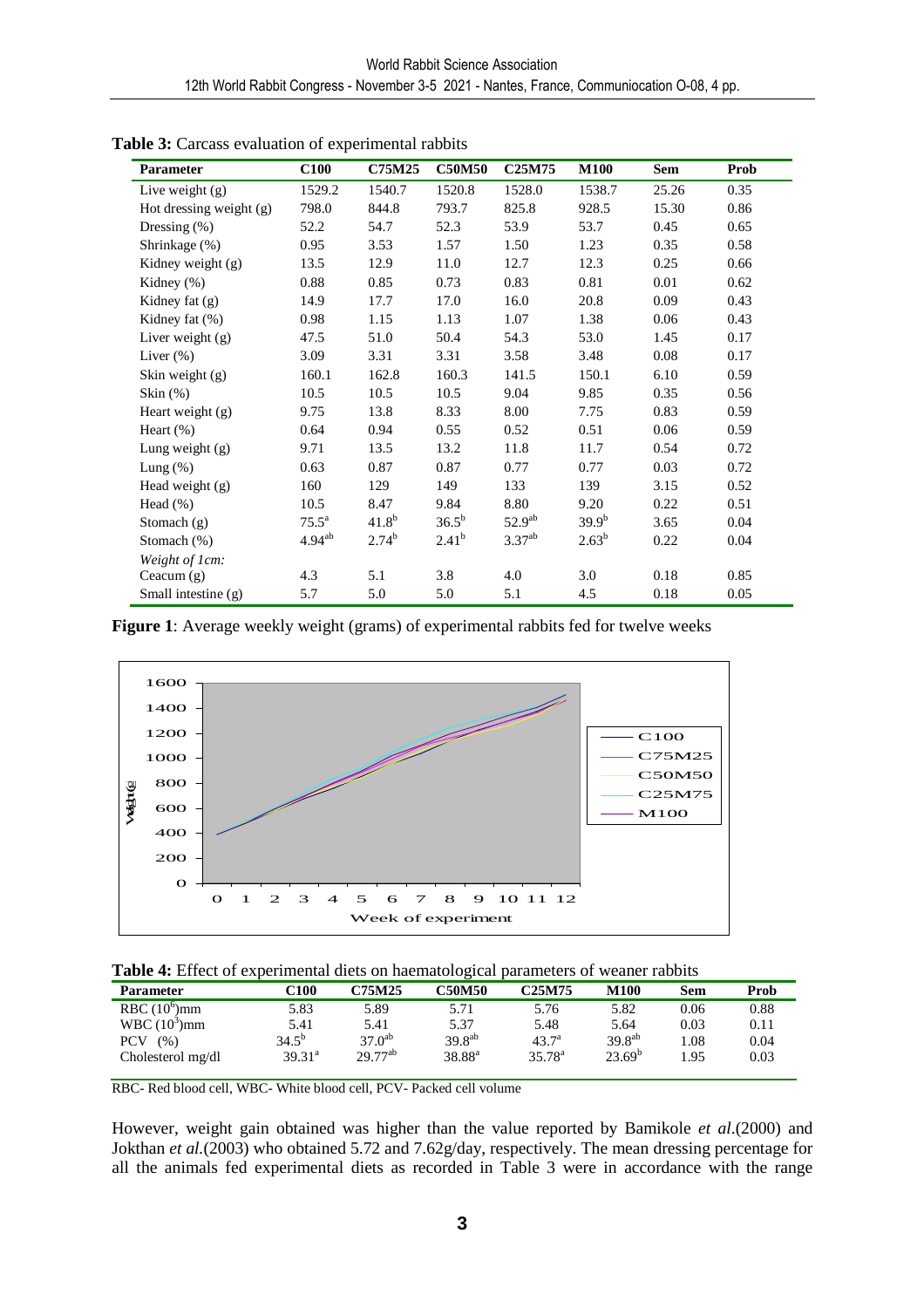reported by Odeyinka *et al*., (2007), higher than 48.2% obtained by Oluremi *et al.,* (2006) and 47.9% by Oteku and Igene (2006), but lower than 69.9% reported by Amaefule *et al*. (2005). The high stomach weight in animals fed C100 might be attributed to the high percentage of crude fibre in Centrosema, this is in agreement with Zhenyu *et al.*, 2018 that feed high in dietary fibre led to significant increase in stomach weight of rabbits.

Haematological tests have been widely used for the diagnosis of various animal diseases (Tibbo *et al.*, 2004). The blood in an animal serves as a transport medium. The red blood cell, white blood cell and packed cell volume values obtained in this experiment (Table 4) were in agreement with the ranges of values reported by Melvin (1977) and Omoikhoje *et al*. (2006) as normal for rabbits. This means that total replacement of *Centrosema pubescens* with *Moringa oleifera* did not affect iron utilization in the rabbits. Serum cholesterol which was lower in animals fed *Moringa Oleifera* diets may be attributed to definite hypocholesterolemic activity of *Moringa oleifera* (Ghasi *et al*., 2000).

#### **CONCLUSION**

 In conclusion, the results indicated that *Moringa oleifera* had no adverse effect on the growth and health of rabbits and can effectively replace *Centrosema pubescens* in rabbit's diets and therefore be used to develop a novel strategy to produce rabbit's meat with lower cholesterol and saturated fatty acid contents.

#### **REFERENCES**

- Amaefule K. U., Iheukwumere F. C., Nwaokoro C. C., 2005**.** A note on the growth performance and carcass characteristics of rabbits fed graded dietary levels of boiled pigeon pea seed (*Cajanus cajan*). *Livest. Res., 17(5) article 48.*
- Ahemen T., Abu A.H., Gbor V. ,2013. Haematological and serum biochemical parameters of rabbits fed varying dietary levels of water spinach (Ipomoea aquatic) leaf meal. *Adv Appl Sci Res*.,*4(2),370-373.*
- Aregheore E.M. , 2002. Intake and digestibility of Moringa oleifera-batiki grass mixtures for growing goats. *Small Rumin. Res., 46, 23–28.*
- Bamikole M. A., Ezenwa I., Adewumi M. K., Omojola A. B., Aken'ova M. E., Babayemi O. J., Olufosoye O. F., 2000. Alternative feed resources for formulating concentrate diets of rabbits and Jack bean (*Canavalia ensiformis*) seeds. *World Rabbit Sci., 8 (3), 131-136.*
- Ghasi S., Nwobodo E., Ofili J. O., 2000. Hypocholesterolemic effects of crude extract of leaf of Moringa oleifera Lam in high-fat diet fed wistar rats*. J. Ethnopharmacol. 69(1), 21-25.*
- Melvin J. S., 1977. Duke's Physiology of Domestic Animals. 9th edn. *Baillers Tindal and co. London, 14-20*.
- Odeyinka S.M., Olosunde A.S., Oyedele O.J., 2007. Utilization of soybean milk residue, cowpea testa and corn starch residue by weaner rabbits*. Livest. Res. Rural Dev., 19, 125.*
- Oluremi O.I.A., Ojighen V.O., Ejembi E.H., 2006. The nutritive potentials of sweet orange (Citrus sinensis) rind in broiler production*. Int. J. Poult. Sci. 5(7), 613 – 617*.
- Omoikhoje S.O., Bamigbose A. M., Aruna M.B., Razaq A. A., 2006. Response of Weaner Rabbits to Concentrate Supplemented with Varying Levels of Syndrella nodiflora Forage*. Pakistan J Nutr. 5(6), 577-579.*
- Oteku I.T., Igene J.O., 2006. Effect of Diet Types and Slaughter Ages on Carcass Characteristics of the Domestic Rabbits in Humid Southern Nigeria. *Pakistan J Nutri, 5 (1), 1-5.*
- Tibbo M., Jibril Y.,Woldemeskel M., Dawo F., Aragaw K., Rege J.E.O., 2004. Factors affecting hematological profiles in three Ethiopian indigenous goat breeds*. Int J Appl Res Vet M. 2(4), 297-309*.
- Richter N., Siddhuraju P., Becker K., 2003. Evaluation of nutritional quality of Moringa (*Moringa oleifera* Lam.) leaves as an alternative protein source for Nile tilapia (*Oreochromis niloticus* L.). *Aquaculture. 217 (1-4), 599-611*
- Udeh I., Ekwe O. O., Aaron E., 2007. Performance of weaner rabbits fed *Panicum maximum, Centrosema pubescens* and *Sida acuta* supplemented with poultry growers mash*. Anim. Res. Int*. *4(3), 750 – 752*
- *.*Zhenyu W., Hailiang Z., Fuchang L., Nanbin Z., Yanli Z., 2018. Effect of dietary fiber levels on bacterial composition with age in the cecum of meat rabbits. *MicrobiologyOpen., 8(5), 1-11.*